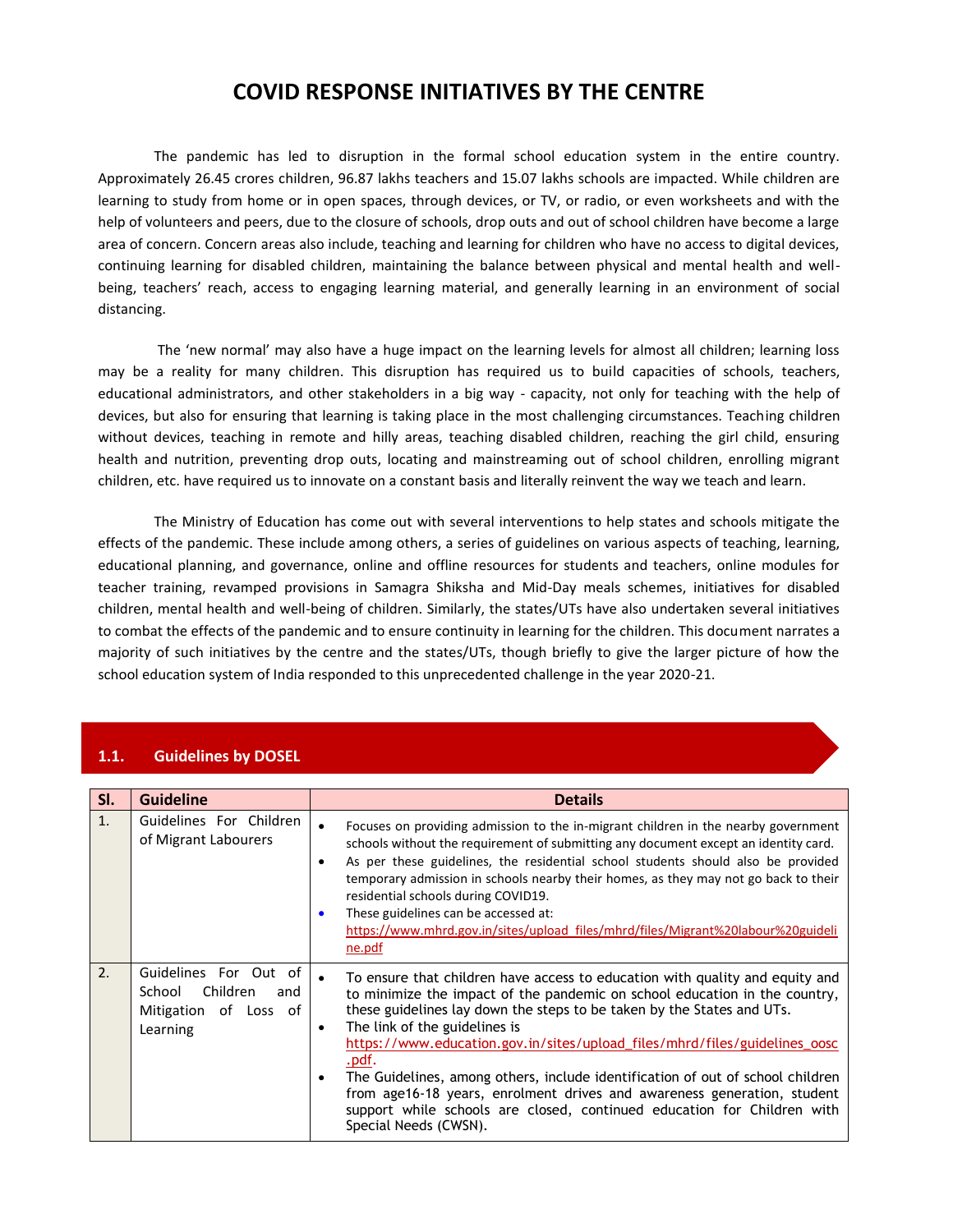| 3. | PRAGYATA Guidelines on<br><b>Digital Education</b>                                            | $\bullet$<br>Focus on the methodology, time spent, etc. for online/blended/digital education for<br>students who are presently at home due to the closure of schools.<br>The guidelines recommend screen time for different categories of students.<br>$\bullet$<br>It also provides sufficient Do's and Don'ts regarding ergonomics and cyber safety.<br>There are info graphics on how to use devices and have proper posture during the<br>$\bullet$<br>online classes.<br>The guidelines can be accessed at:<br>https://mhrd.gov.in/sites/upload_files/mhrd/files/pragyata-guidelines_0.pdf                                                                                                                                                                                                                                                                                                                                                                                                                                                                                                                                                   |
|----|-----------------------------------------------------------------------------------------------|---------------------------------------------------------------------------------------------------------------------------------------------------------------------------------------------------------------------------------------------------------------------------------------------------------------------------------------------------------------------------------------------------------------------------------------------------------------------------------------------------------------------------------------------------------------------------------------------------------------------------------------------------------------------------------------------------------------------------------------------------------------------------------------------------------------------------------------------------------------------------------------------------------------------------------------------------------------------------------------------------------------------------------------------------------------------------------------------------------------------------------------------------|
| 4. | Enhancement<br>Learning<br>Guidelines<br>for<br><b>Continuous Learning</b>                    | The guidelines for Learning Enhancement (LE) focus on the following:<br>LE during COVID-19 for students without digital devices<br>$\circ$<br>LE during COVID-19 for students with limited accessibility to digital devices<br>$\circ$<br>LE during COVID-19 for students with digital devices<br>$\circ$<br>The guidelines can be accessed at:<br>$\bullet$<br>https://ncert.nic.in/pdf/announcement/Learning %20Enhancement Guidelines.pdf                                                                                                                                                                                                                                                                                                                                                                                                                                                                                                                                                                                                                                                                                                      |
| 5. | Covid-19 Related Health<br>Safety<br>and<br>Sop/Guidelines<br>for<br><b>School Re-Opening</b> | $\bullet$<br>After issue of MHA guidelines for unlock-5, on 5 <sup>th</sup> October, 2020, this Department<br>has issued detailed SOP/guidelines regarding health and safety precautions for<br>reopening of schools.<br>Part I of these guidelines refers to the health and safety aspects for reopening<br>٠<br>schools. These are based on the prevailing instructions of Ministry of Home<br>Affairs, Ministry of Health and Family Welfare and Ministry of Education with<br>regard to health and safety protocols, and are to be implemented by<br>adopting/adapting in accordance with the local situation in all states/UTs.<br>Part-II of the Guidelines mentioned at Serial number 7 above refers to learning with<br>$\bullet$<br>physical/social distancing and the academic aspects that are to be taken care of with<br>regard to the delivery of education, such as, curriculum transactions, instructional<br>load, timetables, assessment, etc. after schools reopen.<br>These guidelines can be accessed at:<br>$\bullet$<br>https://www.mhrd.gov.in/sites/upload_files/mhrd/files/SOP_Guidelines_for_reopen<br>ing schools.pdf |
| 6. | Covid Action Plan for<br><b>School Education:</b>                                             | The Department of School Education and Literacy vide letter dated 4th May, 2021 has<br>$\bullet$<br>shared the Covid Action plan with States/UTs and other stakeholders for mitigating<br>the loss of learning. Various focus areas and interventions for implementing this<br>roadmap include:<br>Preventing drop outs, locating Out of School Children and mainstreaming them<br>$\circ$<br>Tracking children and their learning levels<br>$\circ$<br>Mitigating learning loss - Developing effective home-learning programmes an<br>$\circ$<br>tracking learning<br>Helping teachers reach the last child in the last mile using multiple modes - porta<br>$\circ$<br>apps, telecast/broadcast, online/offline etc.<br>Teacher capacity building<br>$\circ$<br>Support to schools<br>$\circ$<br>Systematic involvement of parents, community, local self-governments<br>$\circ$<br>volunteers, etc.<br>Health and safety of teachers and students should be of paramount importanc<br>$\circ$<br>while designing any intervention                                                                                                              |
| 7. | Guidelines For JNV<br><b>Residential Schools</b>                                              | The Department along with NVS has also developed a SOP for re-opening of<br>residential school incorporating the residential components in alignment with<br>the SOP of MoE and guidelines of MHA.<br>These guidelines are available at:<br>$\bullet$<br>https://drive.google.com/file/d/1LAc4iKQTqTJkNVDGc5glEDsrDGdAXwC8/view                                                                                                                                                                                                                                                                                                                                                                                                                                                                                                                                                                                                                                                                                                                                                                                                                   |
| 8. | Guidelines for parents                                                                        | Guidelines for parents to support learning of their children issued.<br>$\bullet$                                                                                                                                                                                                                                                                                                                                                                                                                                                                                                                                                                                                                                                                                                                                                                                                                                                                                                                                                                                                                                                                 |
| 9. | Guidelines for orphaned<br>Children                                                           | $\bullet$<br>The Department of School Education and Literacy (DoSEL), Ministry of Education and<br>Ministry of Women and Child Development, Govt. of India have taken cognizance of<br>the current Covid-19 pandemic situation due to which many children have lost one,<br>and in some cases, both parents to the deadly virus and are determined to work<br>towards providing necessary support to such children in distress and are in need of                                                                                                                                                                                                                                                                                                                                                                                                                                                                                                                                                                                                                                                                                                 |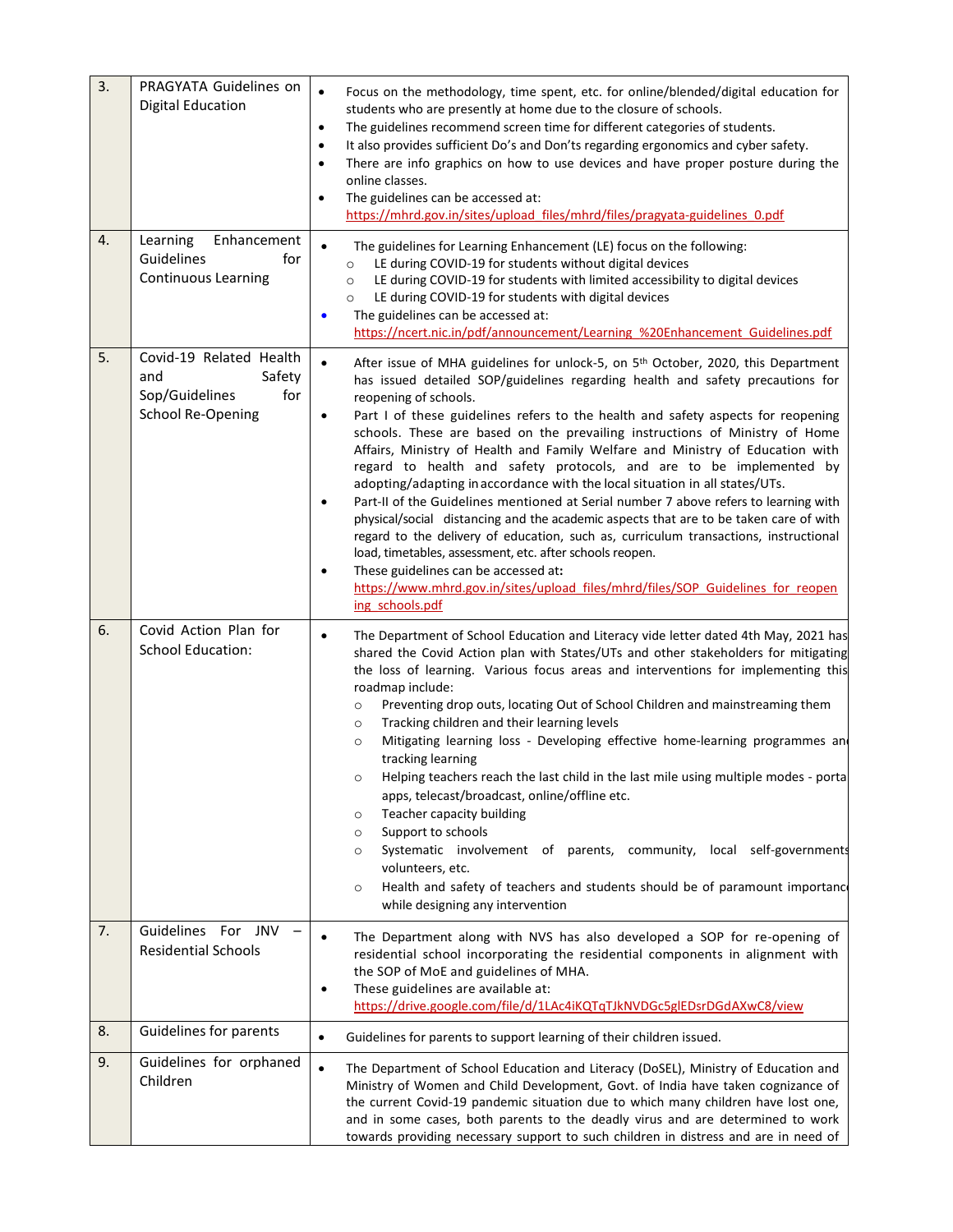|     |                                               | care and protection.<br>In this regard, a joint DO letter No. 13-5/2021-IS-11 dated 16.06.2021 (copy enclosed)<br>$\bullet$<br>from Secretary DoSEL, MoE and Secretary, MWCD has been issued to all States and<br>UTs.<br>As per this letter, States and UTs have been requested to take various initiatives under<br>SamagraShiksha, such as admission to children in Kasturba Gandhi BalikaVidyalayas<br>and NetajiSubash Chandra Bose residential schools, reimbursement against section<br>12(1)(c) of RTE Act, Mid-Day Meal etc., identifying and mainstreaming of Out of School<br>Children and children of migrant persons particularly orphan & out of schools children<br>due to pandemic, mobilizing psychosocial support for Mental Health and well-being of<br>such Students. These steps would ensure continuity of education of children in<br>distress.<br>Further, States and UTs have been advised to orient teachers to keep track of students<br>٠ |  |
|-----|-----------------------------------------------|-----------------------------------------------------------------------------------------------------------------------------------------------------------------------------------------------------------------------------------------------------------------------------------------------------------------------------------------------------------------------------------------------------------------------------------------------------------------------------------------------------------------------------------------------------------------------------------------------------------------------------------------------------------------------------------------------------------------------------------------------------------------------------------------------------------------------------------------------------------------------------------------------------------------------------------------------------------------------|--|
|     |                                               | who have lost one or both of their parents due to pandemic and provide guidance for<br>collecting and furnishing information of such children to CHILDLINE, an NGO<br>maintained by MWCD.                                                                                                                                                                                                                                                                                                                                                                                                                                                                                                                                                                                                                                                                                                                                                                             |  |
| 10. | E-content for CWSN                            | Guidelines for e-content for Children with Special Needs (CWSN) have been prepared and<br>issued.                                                                                                                                                                                                                                                                                                                                                                                                                                                                                                                                                                                                                                                                                                                                                                                                                                                                     |  |
| 11. | CBSE competency-based<br>assessment framework | • CBSE in collaboration with British Council has prepared a competency-based assessment<br>framework for class X.<br>. This is based on recommendations of NEP 2020 and will help in reducing the stress of<br>exams and aims to develop competencies in students rather than content knowledge<br>alone.                                                                                                                                                                                                                                                                                                                                                                                                                                                                                                                                                                                                                                                             |  |
| 12. | <b>NCTE Guidelines for TEIs</b>               | • NCTE has issued Guidelines to Teacher Education Institutions (TEIs) to cope up with<br>Covid-19 Pandemic situation.<br>• These Guidelines are available at:<br>https://ncte.gov.in/WebAdminFiles/RecentAnnouncement/0 20 08 2020 6373353206<br>72297662.pdf                                                                                                                                                                                                                                                                                                                                                                                                                                                                                                                                                                                                                                                                                                         |  |

## **1.2. Tracking Out of School Children (OoSC)**

- The Ministry of Education has launched a new online system to capture the Out of School Children (missing children) on PRABANDH portal of the Department.
- The main features of the system are as under:
	- o Unique Id is generated by the system to track the child until they are main-steamed to regular school.
	- o The User Manual has been prepared and uploaded on PRABANDH portal to facilitate State/UTs in uploading the data.
	- o Activated for State (36) / District (744 users) for Viewing and Validating Data and at Block level (approx. 8000 users) for uploading the OOSc data.
	- o Identification of **Special Training Center (STC)** and assigning of Unique IDs to the STC to help the State to identify the capacity and trends of the OoSC coverage by a particular STC.
	- o Mapping of **OoSC** with**Special Training Center** based on duration & type of the training, etc.
	- o The module to capture various Quarterly progress reports such as Children mainstreamed after Training through Special Training Center etc.
	- o Instruction has been issued to States/UTs for uploading the data on PRABANDH portal.
- As on 5.7.21, sates/UTs have uploaded data on the portal and identified 350021 (at block level) in elementary and 104650 (at block level) in secondary level out of school children for mainstreaming.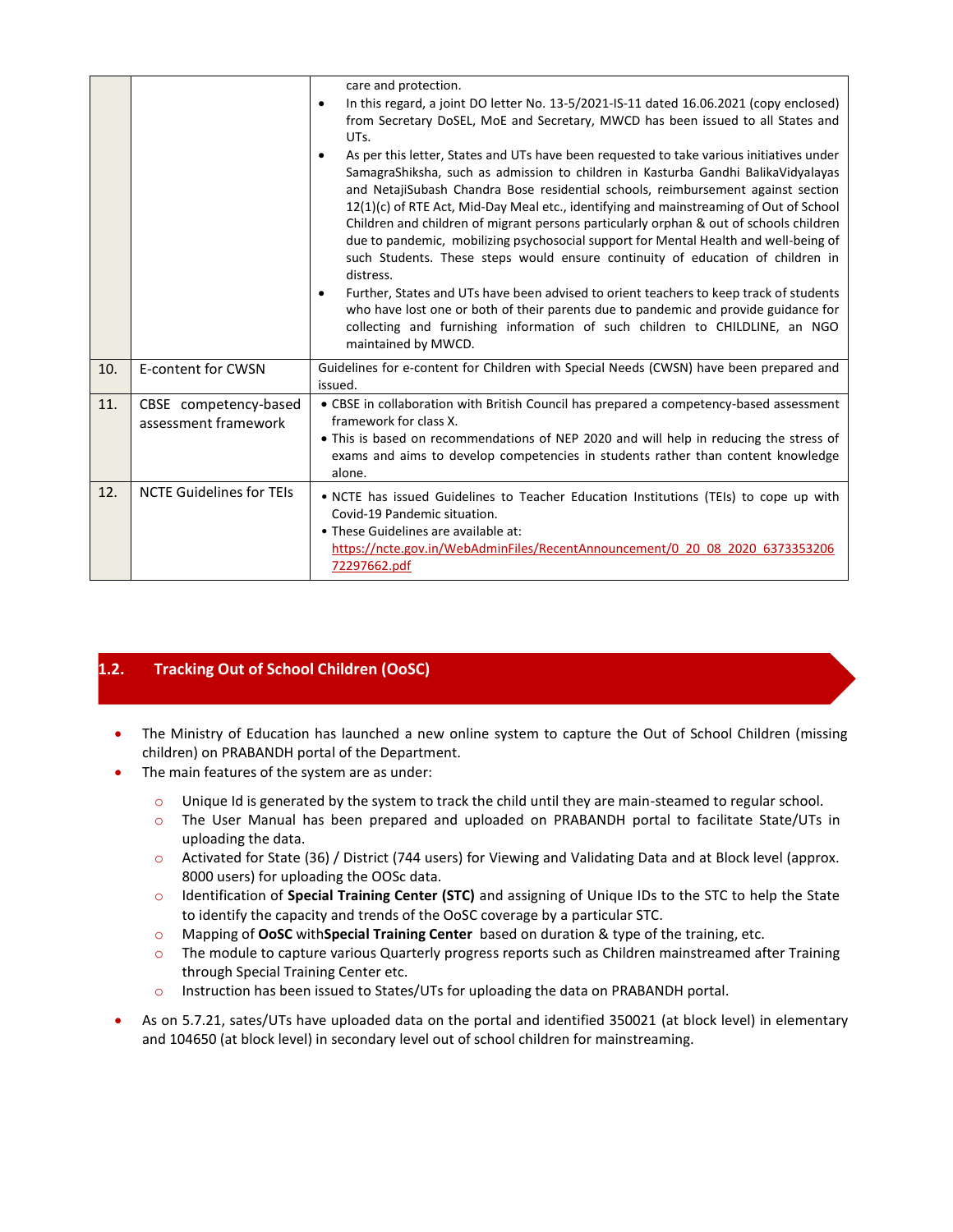### **1.3. Surveys by KVS and NVS**

Just as states/UTs were advised to conduct surveys to establish the accessibility or not to digital devices for continuing learning during the pandemic, the schools of the Ministry of Education, that is, KendriyaVidyalayas and Navodaya Vidyalayas also undertook a similar survey.

### **Navodaya Vidyalaya**

In Navodaya Vidyalayas it was found that 7.47% children had no access to devices. Details are given in the two tables below:

| <b>OVERALL ANALYSIS OF DEVICES AVAILABLE WITH STUDENTS</b> |                |                         |  |  |  |
|------------------------------------------------------------|----------------|-------------------------|--|--|--|
|                                                            | <b>Numbers</b> | Analysis for NVS (in %) |  |  |  |
| <b>Total students</b>                                      | 258254         | 100                     |  |  |  |
| <b>Smart Phones</b>                                        | 240036         | 92.95                   |  |  |  |
| <b>Tablet</b>                                              | 7726           | 2.99                    |  |  |  |
| Laptop                                                     | 14888          | 5.76                    |  |  |  |
| <b>Desktop</b>                                             | 10719          | 4.15                    |  |  |  |
| Own                                                        | 126843         | 49.12                   |  |  |  |
| Shared                                                     | 113193         | 43.83                   |  |  |  |
| Not available                                              | 19280          | 7.47                    |  |  |  |
| Internet connectivity                                      | 236917         | 91.47                   |  |  |  |
| Availability of TV                                         | 175208         | 67.84                   |  |  |  |
| (with cable/dish connection)                               |                |                         |  |  |  |
| <b>Availability of Radio</b>                               | 33148          | 12.84                   |  |  |  |

 Navodaya Vidyalaya has arranged for teacher contact for such children and is also regularly sending supplementary material to these children in the form of worksheets, competency-based assessment items, etc. with close follow up.

### **Kendriya Vidyalaya**

- The details regarding the device availability with the students is collected from the schools periodically and compiled at HQ.
- As per the latest data collected from the schools, more than 98% of the students are having full or partial access to some digital device.
- In this academic session, that is, 2021-22, regions have been directed to take up the task of detailed mapping such as the kind of device available, time for which it is available, internet connectivity, etc. to plan teaching process.
- At present, there are only 224 enrolled children who could not be contacted by the schools. The number was initially much larger; but with constant efforts at school level, it has reduced. It is hoped that all these students also eventually would be connected and join the system soon.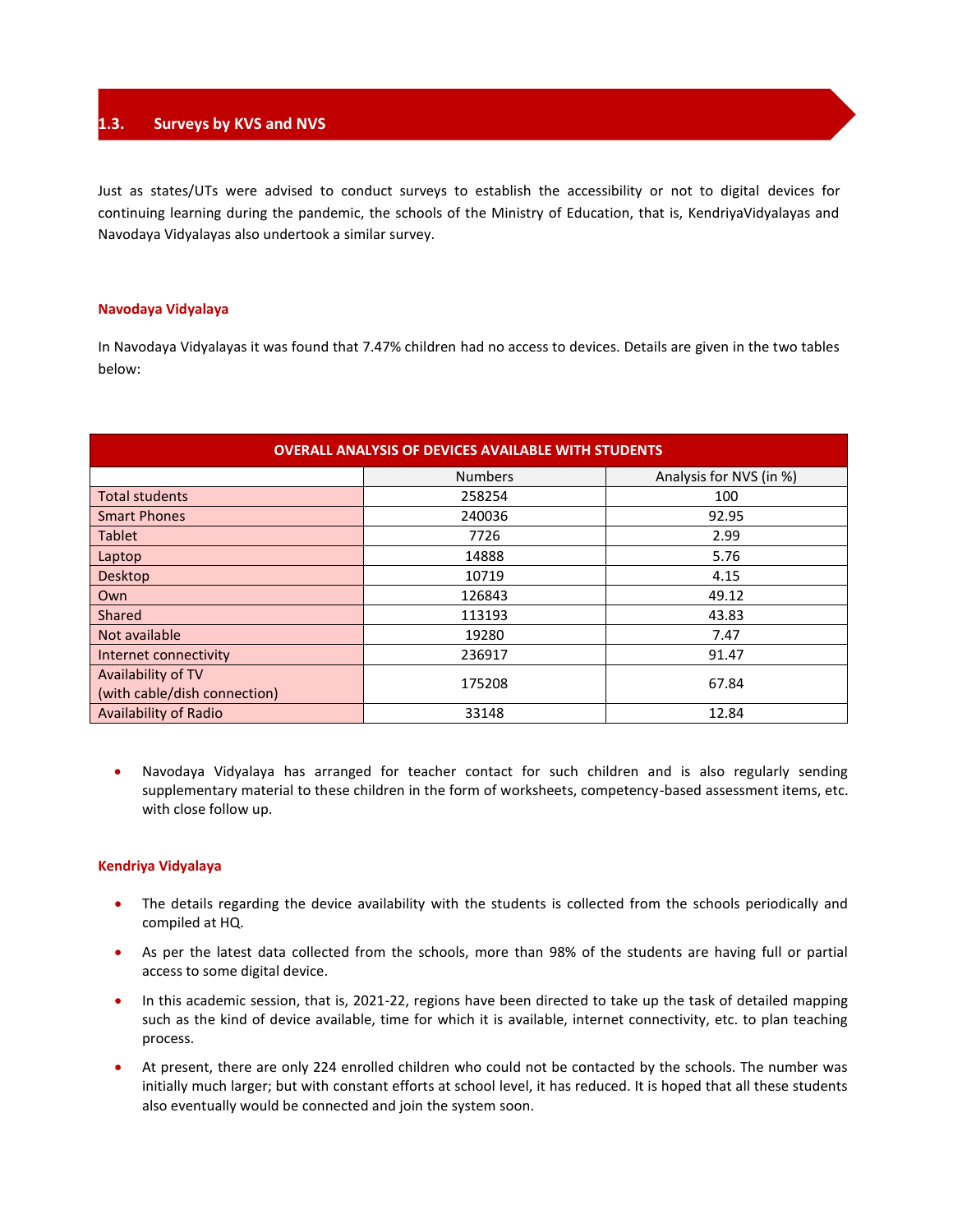Children without access to any device are being contacted by teachers directly and are being guided for learning with the help of worksheets/supplementary material; similarly those with devices are also tracked and guided through social media groups, e-content on DIKSHA, supplementary material, etc.

### **1.4. Offline Resources for students and teachers by DOSEL**

#### **I. Alternative Academic Calendar:**

- A week-wise activity-based learning plan for grades 1 to 12, covering all subjects, has been developed in three languages by NCERT, keeping in view the choice of availability of tools with the teachers and students. This was initially developed for 12 weeks and later extended to four more weeks.
- The week-wise plan consists of interesting activities and challenges, with reference to chapter/theme from the textbook. The activities are suggestive in nature, not prescriptive, nor is the sequence mandatory.
- Teachers and parents may opt to do the activities that the student shows interest in, irrespective of the sequence. In the case of children in the same family studying in different classes, siblings may jointly be involved in the same activity; if the activities cater to different cognitive levels, the elder sibling can guide the younger.
- Most importantly, it maps the themes with the learning outcomes.
- The purpose of mapping of themes with learning outcomes is to facilitate teachers/parents to assess the progress in students' learning. This may be done in a variety of ways i.e., asking questions, encouraging interaction, suggesting another activity of a similar kind, observing children's interest and participation in the activity, etc.
- Further, teachers may design activities on more themes (if required) based on the given learning outcomes. However, the focus remains on learning, rather than testing for scores.
- Links for e-resources have been provided along with the activities.
- Yet, if it is not possible for students to access these resources, the teacher may guide them through telecontact to other reference sources such as dictionary, atlas, news headlines, storybooks, and other commonly available non-digital resources at homes.
- The Alternative Academic Calendars for classes 1 to 12 are available a[thttps://ncert.nic.in/alternative](https://ncert.nic.in/alternative-academic-calendar.php)[academic-calendar.php](https://ncert.nic.in/alternative-academic-calendar.php)
- NCERT undertook a massive telecast drive of 4 hours 30 minutes to 8 hours and 30 minutes duration on the themes given in Alternative Academic Calendar for students and teachers
- This calendar is now being updated by adding assessment items.

#### **II. Worksheet by NIOS for Secondary and Senior Secondary Level Learners:**

- The learners enrolled at the secondary and senior secondary levels at NIOS study through distance mode, with only occasional contact with the subject teachers at their Study Centers (Accredited Institutes). The contact sessions at the AI provide these learners with the academic support in the form of problem-solving sessions. The learners have the flexibility to attend the contact sessions as per their need.
- During the pandemic, the NIOS learners were not able to attend the contact sessions.
- To provide academic support to learners and keep them academically engaged through constant practice, NIOS developed worksheets in 44 subjects at secondary and senior secondary level.
- These worksheets have open-ended questions only.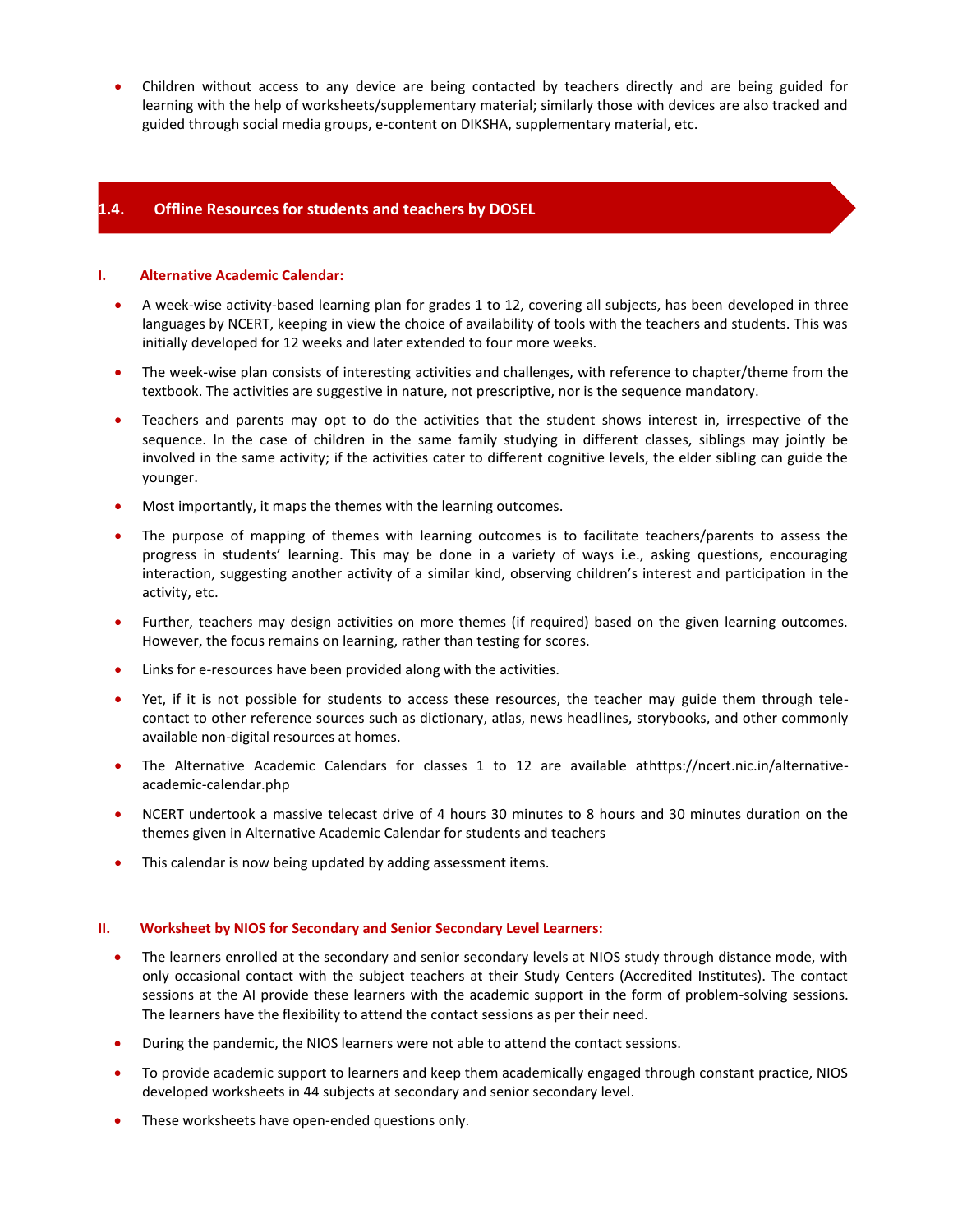- These are exploratory in nature and help in developing problem solving skills/creative thinking/life skills; in the form of project work that engages learners in some activity, etc.
- These worksheets are also available at:

<https://www.nios.ac.in/online-course-material/secondary-courses.aspx>

https://www.nios.ac.in/online-course-material/sr-secondary-courses.aspx

### **III. Special Resources for Teachers: Learning Outcomes Mapped to Curriculum:**

- For promoting innovative teaching and learning during these difficult times, in the learning Enhancement Guidelines, states/UTs were advised that the curriculum and syllabus need to be analysed at the school level for mapping them with learning outcomes. Rather than following textbook content with rigidity, the learning of children at homes needs to be mapped with learning outcomes and to the themes given in syllabus, and children are to be assessed accordingly.
- CBSE has mapped each Learning Outcomes for all subjects and all grades, with the topics in the prescribed textbooks to facilitate teachers to further their understanding of competency-based education and apply the same to their efforts during the pandemic.
- This document of mapped Learning Outcomes to the curriculum is available at

http://cbseacademic.nic.in/web\_material/Manuals/TeachersResource\_LODoc.pdf

### **IV. Special Resources for Teachers: Teacher Energized Resource Material (TERM):**

- Focus on achieving learning outcomes and on developing competencies in students by promoting innovative teaching and learning during these difficult times.
- The CBSE developed Teacher Energized Resource Material (TERM) handbooks to aid teachers in aligning their classroom transaction to a competency framework.
- These handbooks have been developed for two subjects science and mathematics covering entire syllabus of grades 6 to 10.
- Every chapter has a set of assessment items to enable teachers to assess if the learner has acquired the related competency.

### **1.5. Digital Resources by DOSEL**

### **I. PM e-VIDYA:**

- As a part of the Atma Nirbhar Bharat Programme, a comprehensive initiative for using Technology with Equity, called PM e-VIDYA has been initiated which unifies all efforts related to digital/online/on-air education to enable multi-mode access to education.
- PM e-Vidya has following components:
	- o **DIKSHA**  One nation, one digital education platform
	- o **One class, one TV channel –** Swayam Prabha
	- o **E-content for Open School**
	- o **Extensive use of Radio, Community radio and podcast**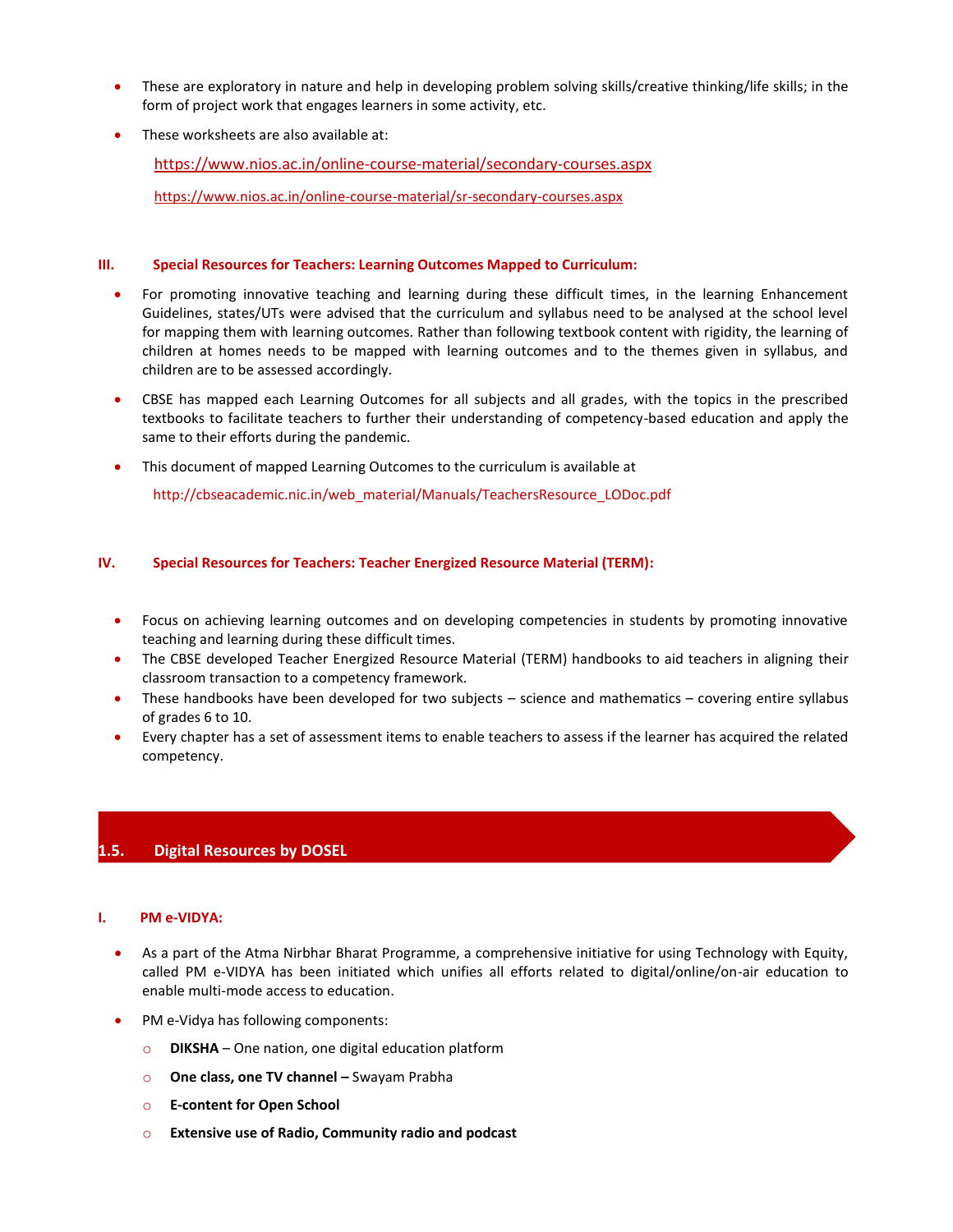### o **E-content for visually and hearing-impaired students**

 Each of the above components is developed in such a manner that the same e-content available on one digital mode is also available on other digital modes.

### **II. DIKSHA (Digital Infrastructure for Knowledge Sharing) for School Education:**

- 35 states and UTs have their own vertical on DIKSHA along with those of NCERT, CBSE and NIOS of central government.
- Can be accessed through a web-portalhttps://diksha.gov.in and mobile application.
- Consists of e-learning content for students of grades 1 to 12
- Content for students available in 31 Indian languages namely Hindi, Malayalam, Marathi, Bhojpuri, Lepcha, Halbi, Tamil, Bodo, Konkani, Urdu, Sanskrit, Gujarati, Mythili, Sargujia, Kannada, Brij, Odia, Awadhi, Khaasi, Chhattisgarhi, Punjabi, Telugu, Gondi-Dantewada, Gondi-Kanker, Bundelkhandi, Manipuri, Kudukh, Bhutia, English, Bangla and Mizo.
- It also contains modules for capacity building of teachers uploaded in different languages by the states and centre.
- At present the platform houses has more than 1,78,368 pieces of e-content live on DIKSHA.
- **E-Resources for Students**: This consists of language wise, class wise, subject wise and topic wise content such as textbook chapter wise, explanation video by teacher for the given topic, videos on hard spots, slides, concept maps, additional resources for extra learning, test items, worksheets, etc. including e-content for Energized Textbooks,
- **QR coded textbooks** for students and teachers (Energized Textbooks or ETBs): All States have QR coded their prescribed textbooks at relevant places and tagged e-content to the QR code. So far 4147textbooks of states and NCERT have been QR coded and tagged with e-content. This includes 357 textbooks of NCERT. Over 450 million ETBs were printed and distributed to students by states/UTs and NCERT during this period.

### **From 1.4.20 to 30.6.21**

- o Total Learning sessions on DIKSHA: 317+ crores
- o Total Learning in minutes on DIKSHA: 3,805+ crore minutes
- o Page hits on DIKSHA from 01.04.2020: 2,245+ crores
- o Average daily page hits: 5.3+ crores
- **Teacher Toolkit on DIKSHA**: This consists of Learning Outcomes, Learning Outcomes mapped to curriculum, Pedagogies suggested by NCERT/SCERT, Hard spots identification and remediation, Teacher Energized Textbooks, manuals, etc.
- **Teacher Professional Development on DIKSHA:** This consists of teacher training modules contributed by the Centre (18 modules of NISHTHA for elementary teachers), States and other partners authorized by DIKSHA.
- **Specialized resources for teachers and learners**: These include resources related to PISA, items related to Creativity and Critical thinking, etc.
- **Multiple use cases of DIKSHA**: DIKSHA is also being used innovatively by different States; such as, for assessment by Andhra Pradesh, for parental engagement by Tamil Nadu, for national quiz programmes by CBSE and NCERT, for data capture and analytics for planning by Gujarat, for training of corona warriors by iGOT and Ministry of Health and Family Welfare, teacher training with certification in States like Uttar Pradesh and Madhya Pradesh, learn at home in Maharashtra etc. States/UTs are encouraged to use DIKSHA platform innovatively through their PMUs.
- **Chat Bot:** The TARA (Technology Aided Responses and Answers) Chat Bot can be used by States/UTs for a smooth navigation, interesting user experience and for ease of discovery of content.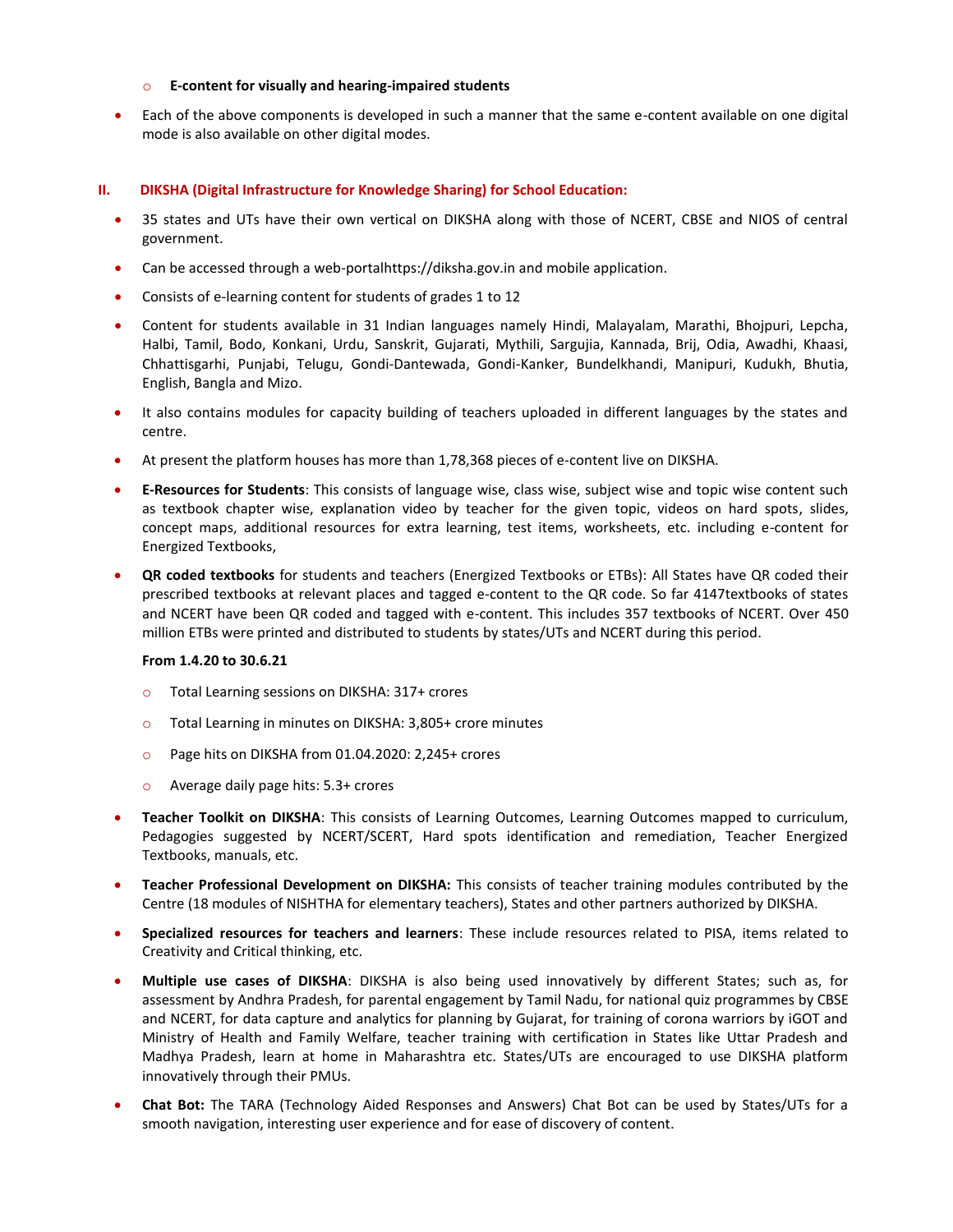- **Vidyadaan:** In April 2020 VidyaDaan was launched as a national content contribution program that leverages the DIKSHA platform and tools to seek and allow contribution/donation of e-learning resources for school education by educational bodies, private bodies, and individual experts. Total number of content pieces contributed on VidyaDaan as on date is 38,206 of which 29,069 content pieces have been approved and live.
- **Energized Schooling:** This facilitates state, school and class level monitoring of progress of individualized students through customization of courses and assessments to be completed by the students.
- **Role of JNV on DIKSHA:** 1140 JNV teachers were involved in creating E- content for DIKSHA. So far, 377 videos created by NVS teachers have been uploaded on DIKSHA portal.
- **Role of KVS on DIKSHA:** KVS has uploaded and published CCT practice (Creative and Critical Thinking Practice) items and videos on Math& Science for classes VII to X on DIKSHA portal under the project 'KVS- CCT Practice Items & CCL Videos'.

### **III. Swayam Prabha PM e Vidya channels - One Class One TV channel**

- In the Ministry of Education, a total of 34 channels are devoted to telecast high quality educational programmes.
- Of these, 12 TV channels are earmarked for the one class, one TV channel under the Atma Nirbhar Bharat Programme for the Department of School Education and Literacy.
- These 12 PM eVIDYA DTH TV Channels started functioning for School Education on w.e.f. 01.09.2020.
- All the videos based on chapters have been QR coded and can be found on DIKSHA portal with a feature of coherence. Since launch, telecasts of chapter-wise programmes are being done on each channel.
- Channel 1 to 10 (Class 1 to 10): 2 hours fresh slot with 11 times repeat. The slot starts at 12 O' Clock night.
- Channel 11 and 12 (Class 11 & amp; 12): 3 hours fresh slot with 8 times repeat. The slot starts at 12 O' Clock night.
- Along with telecast of recorded programmes, live interactive sessions, webinar on ICT tools and SAHYOG are also being telecast on a daily basis.
- Class 1 to 10 Live programmes are slotted in sessions of 30 minutes each, which are being telecast on classbased channels.
- For classes 11 and 12, live programmes are slotted in sessions of 60 minutes and being telecast on class-based channels.
- CIET-NCERT has signed MoU with ISLRTC for development of Sign language videos. Till 25 February, 2021 about 300 videos have been recorded on NCERT curriculum from classes 1 to 5. These are being shared on DIKSHA and telecast on PMeVIDYA DTH TV channels.

### **IV. E-Content for Open School by NIOS: on DIKSHA, MOOCS on SWAYAM and Swayam Prabha:**

- Online MOOC courses relating to NIOS (grades 9 to 12 of open schooling) are uploaded on SWAYAM portal. Students and teachers can access all the course modules - text, videos and assessment questions etc.
- Around 92 courses have started, and 1.5 crore students are enrolled.
- Till date 1,125 content of NIOS is mapped class wise and chapter wise with NCERT textbooks for the subjects Science, Social Science, Languages, Mathematics, Accountancy & Business Studies, History etc. and 626 e-Content from NIOS is uploaded on DIKSHA.
- NIOS has also started imparting daily 8 hours live programme of 4 hours each onPM-eVidyachannels, for classes 10 and 12 for providing continued learning support for learners at Secondary and Senior Secondary level including Vocational Courses and Indian Sign Language-based content w.e.f. 01.09.2020. Till now, more than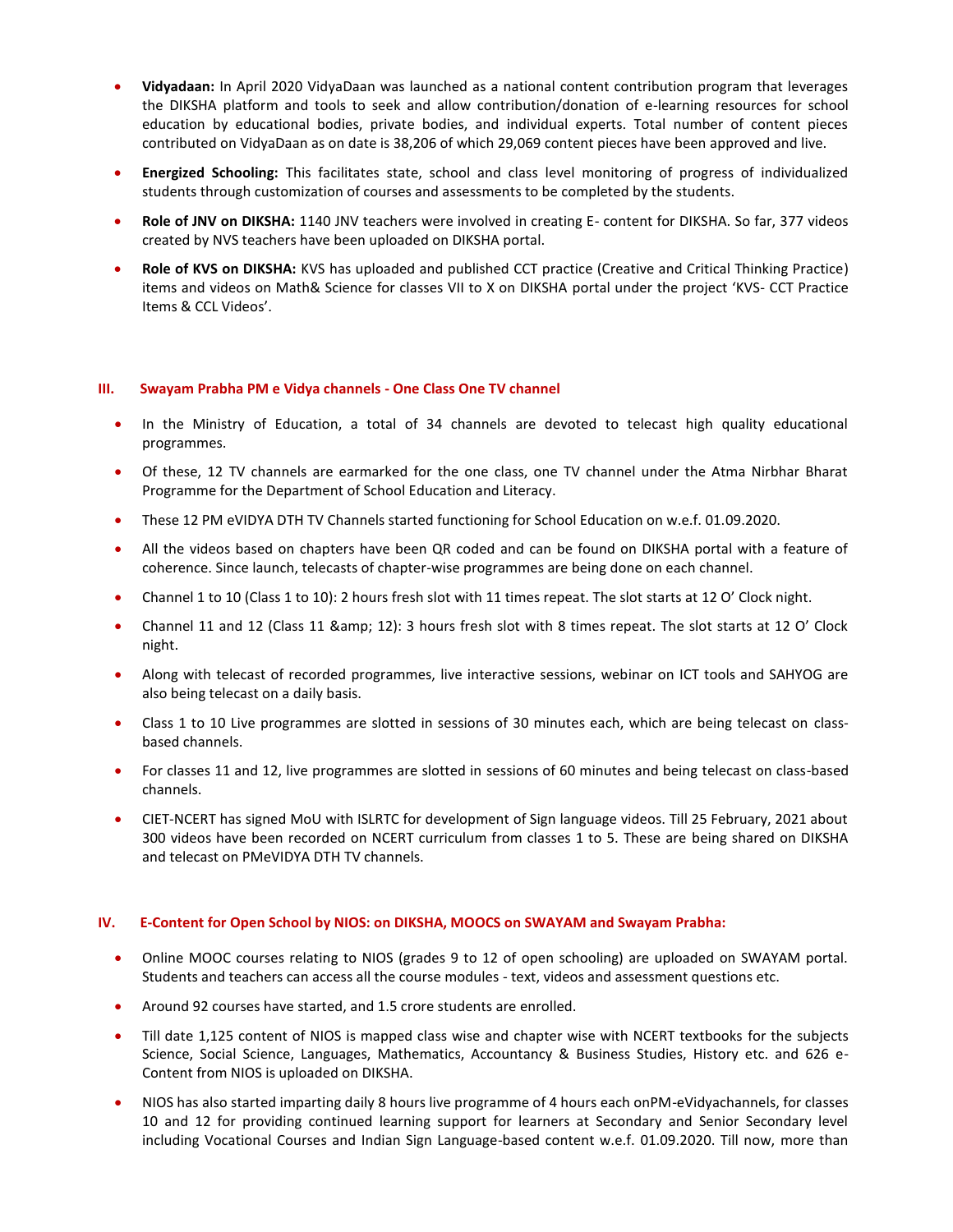370 live sessions are already broadcast for learners of Instill now, more than 1064 live sessions are already broadcast for learners of NIOS.

- Earlier, from 7th April to 31st August 2020, NIOS imparted 8 hours live sessions every day including holidays, Saturdays and Sundays for secondary and senior secondary level on Swayam Prabha – Panini (Secondary) and Sharda (Senior Secondary) channels. During this period, 570 live sessions were telecast to provide continued learning support to learners. NIOS guidance and counselling sessions through live video programme were also organised where students interacted with experts. Special sessions on Yoga, Music and Painting were also held to destress the learners and engage them in co-curricular activities.
- Till date 4147 contents (videos+pdfs+e-textbooks) have been uploaded for Secondary level. As a convergence effort, 59 Teachers of NVS broadcasted **284** online classes in SWAYAMPRABHA channel.

### **V. Extensive use of Radio, Community radio and podcast**

- As on 30.6.21, 1,418 pieces of curriculum-based radio programmes (Classes 1 -8) and 06 for class 10 were produced by CIET-NCERT for its dissemination/ broadcast on 88 Radio Stations (12 Gyan Vani FM Radio Stations, 76 Community Radio Stations), Podcasts, and on iRadio and JioSaavn Mobile apps.
- Radio broadcasting is being used for children in remote areas who are not online. Community Radio Stations have also been used to broadcast content for NIOS for grades 9 to 12.
- A Podcast called ShikshaVani by CBSE is being effectively used by learners of grades 9 to12.

### **VI. E-content for visually and hearing-impaired students**

- NIOS is using One DTH channel specifically for hearing impaired students in sign language. For visually and hearing-impaired students, study material has been developed in Digitally Accessible Information System (DAISY) and in sign language; both are available on NIOS website/ YouTube.
- 82 sign language videos for CWSN are uploaded on DIKSHA portal by NIOS. One hour programme in sign language for secondary and senior secondary level content of NIOS are being broadcast on PM eVidya channel 10 from September 1, 2020.
- NCERT has recorded 317 textbook chapters of different grades as audio books and have uploaded on DIKSHA.
- Course material in 20 subjects at secondary level and 5 subjects at senior secondary level are already uploaded on DIKSHA Portal by NIOS
- 141 sign language videos for CWSN are uploaded on DIKSHA portal by NIOS.

### **VII. E-textbooks AND E-content on NATIONAL REPOSITORY OF OPEN EDUCATIONAL RESOURCES (NROER) by NCERT:**

- In the wake of the pandemic the NROER e-resources are being converged on DIKSHA through a systematic taxonomy and user-friendly search systems, to give shape to one nation, one digital education platform.These e-content are also available at[: https://nroer.gov.in/home/e-library/](https://nroer.gov.in/home/e-library/)
- During the pandemic period, the e-textbooks are also converged on DIKSHA to give a seamless experience to the user through a single platform.
- The NCERT e-textbooks can be accessed using DIKSHA, e-Pathshala [\(https://epathshala.nic.in/\)](https://epathshala.nic.in/) web portal or mobile app (Android and iOS).
- More than 696 digital books including 377 e-textbooks (grades 1 to 12) and 3,500 pieces of audio and video content of NCERT are available in the public domain in various languages (Hindi, English, Sanskrit and Urdu).
- NROER is an open storehouse of e-content. Nearly 19,277 pieces of e-content are available for all grades for various school subjects. These include 700 collections, 5935 documents, 1453 interactives, 2885 audios, 6421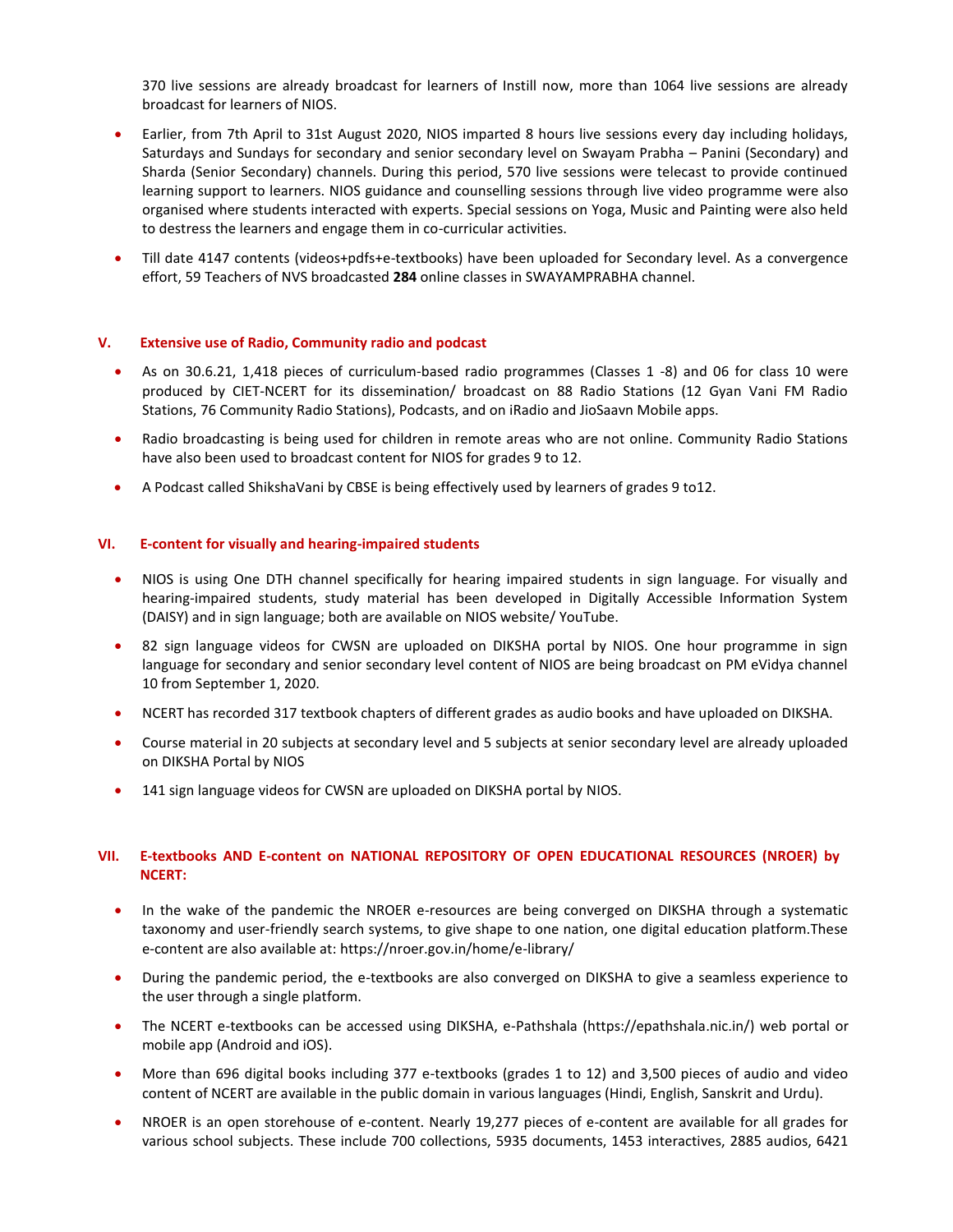videos and 2583 images. All the NCERT textbooks on NROER are QR Coded and are mapped to various eresources for a holistic teaching learning experience.

### **VIII. OLABS:**

- Through a tie-up with Online Virtual Labs (OLabs), practicals related e-content has been made available for senior students.
- It is based on the idea that lab experiments can be taught using the Internet, more efficiently and less expensively. The experiments can be accessed anytime and anywhere, overcoming the constraints on time felt when having access to the physical lab for only a short period of time. These are available at <http://www.olabs.edu.in/>
- The features include:
	- o Content aligned to NCERT/CBSE and State Board Syllabus.
	- o Physics, Chemistry, Biology Labs from Class 9 to Class 12; English and Maths lessons for Class 9 and 10.
	- o Interactive simulations, animations, and lab videos.
	- o The concepts and understanding of the experiment.
	- o The ability to perform, record and learn experiments anywhere, anytime, and individualised practice in all areas of experimentation.
- CBSE also organised virtual training for the Mathematics, Biology, Physics and Chemistry teachers of its affiliated schools on Olabs in which 22,000 teachers participated.

### **IX. Special resources for teachers: MOOCs modules on experiential learning and competency-based education:**

 Activity-based and highly engaging modules focusing upon experiential learning and competency-based educationprepared by CBSE and uploaded on DIKSHA.

### **X. Cyber safety and cyber bullying:**

- A Student-friendly Handbook on Cyber Safety for students of secondary and senior secondary schools, has been prepared by CBSE.
- This handbook contains content in very engaging and simple formats, with e-content tagged to QR codes at several places to augment the understanding of the student further.
- This Handbook is available at:

[http://cbseacademic.nic.in/web\\_material/Manuals/Cyber\\_Safety\\_Manual.pdf](http://cbseacademic.nic.in/web_material/Manuals/Cyber_Safety_Manual.pdf).

- NCERT has also come out with a set of brochures and booklets to tackle cyber-bullying.
- These are available at-

[https://ncert.nic.in/pdf/announcement/Safetolearn\\_English.pdf](https://ncert.nic.in/pdf/announcement/Safetolearn_English.pdf)

[https://ncert.nic.in/pdf/announcement/Safetolearn\\_Hindi.pdf](https://ncert.nic.in/pdf/announcement/Safetolearn_Hindi.pdf)

<https://ciet.nic.in/pages.php?id=booklet-on-cyber-safetysecurity&ln=en>

<https://ciet.nic.in/upload/cyber%20safety%20and%20security.pdf>

[https://diksha.gov.in/resources/play/content/do\\_31313818793322086411621](https://diksha.gov.in/resources/play/content/do_31313818793322086411621)

 In order to bring awareness on these issues, online training on Cyber Safety was organised by NVS for 702 Teachers during the COVID period.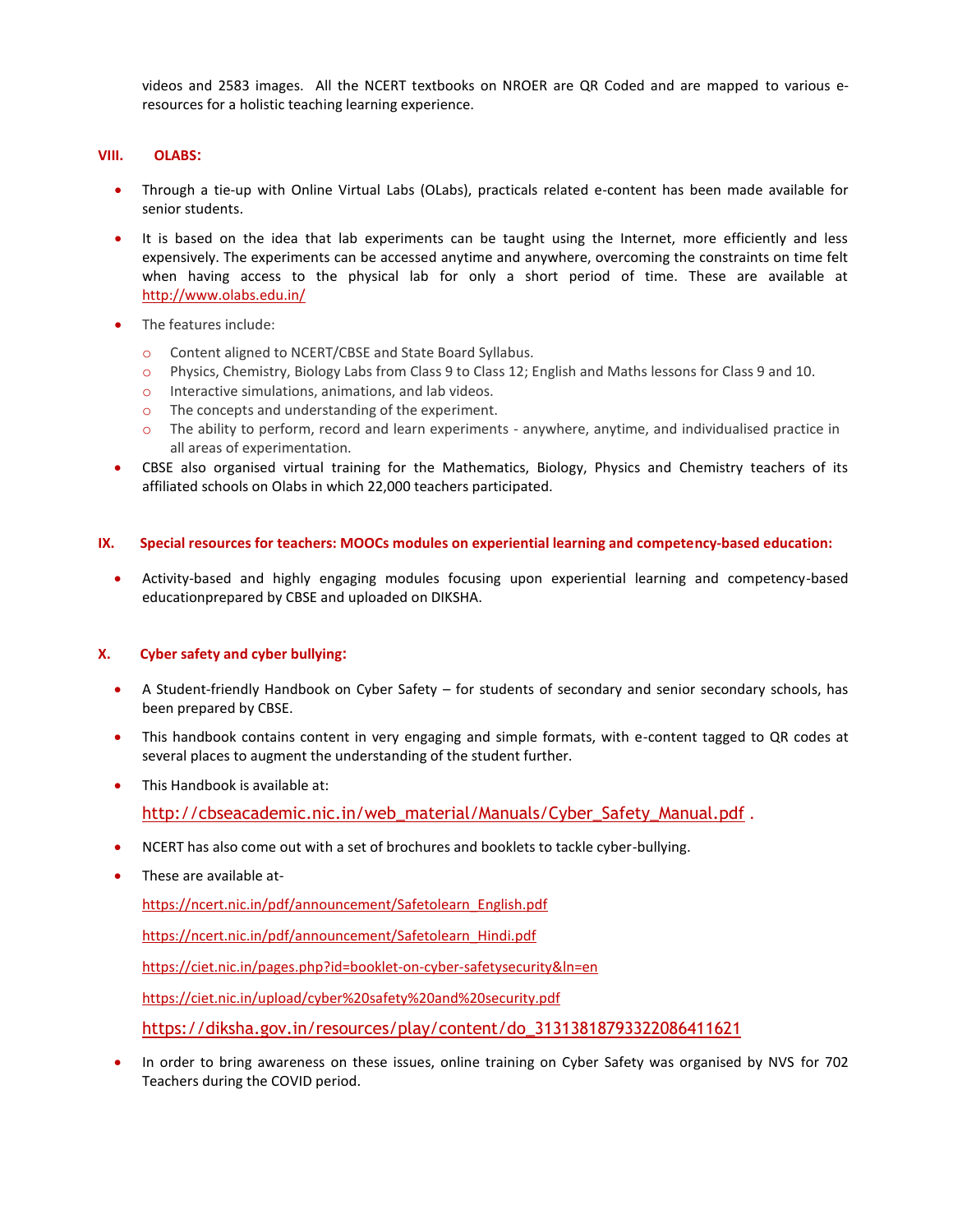### **XI. BOUQUET OF E-CONTENT**

- Aside from the above, the NCERT and CBSE also prepared the following and uploaded on DIKSHA:
	- o Comic books for students for imbibing 21st century skills
	- o Practice book on Mathematical Literacy by CBSE
	- o Worksheet by NIOS for Secondary and senior secondary level learners
	- o Continuing PISA related capacity building through online modes
	- o Cyber Safety and Cyber Bullying
	- o CBSE Expression Series for Students
- Several quiz competitions were also conducted online with participation in lakhs by school students. These included:
	- o Writing Competition for Azadi Ka Amrut Mahotsav on MyGov.in and DIKSHA
	- o Aryabhatta Ganit Challenge 2020
	- o National Constitution Quiz with Law Ministry
	- o National Yoga Quiz
	- o Discover Gandhi Quiz
	- o Know our Constitution Quiz\ Independence Day Essay writing
	- o Republic Day 2021 Online Contests

### **1.6. Teacher Training by DOSEL**

### **I. NISHTHA (National Initiative For School Heads And Teachers For Their Holistic Advancement) ONLINE:**

- This is an online capacity building programme for covering all 42,00,000 elementary school teachers and school heads of the country.
- This programme was conducted face to face before the pandemic. However, in its wake, this programme was contextualised to the needs of teaching and learning during the pandemic and made 100% online.
- In order to facilitate teachers to undertake online NISHTHA training, financial support up to Rs 1000 per teacher for procuring pen-drives, printing of modules and high-speed data-pack has been provided at elementary level on reimbursement basis and subject to successful completion of the training course.
- There are 18 modules in this programme: 12 for teachers, 5 for school heads and one specialised module on teaching and learning during COVID-19 times.
- Each module consists of guidelines, primers, training package with QR coded e-content, videos on each module, and other e-resources.
- NISHTHA Online for elementary teachers was launched on 6th October 2020 and at present all 18 Modules are live on DIKSHA.
- Key usage Metrics of NISHTHA courses on DIKSHA platform as on June, 2021 are as follows:
	- o 18 courses in 10 languages were developed and 3 courses were made Live on a fortnightly basis on each State/UT/Central Organization tenant in Hindi/English/Regional languages.
	- o 30 States/UTs and 7 Autonomous bodies under MoE and MoD (CBSE, KVS, NVS, CTSA, ICSE, AEES, Sainik Schools) have rolled out NISHTHA online on DIKSHA which was launched on 6th Oct 2021 by Hon'ble Minister of Education. 26 States/UTs and 7 autonomous organisations have completed all the 18 courses at least in one language. (It may be noted that few states/UTs had already completed NISHTHA in face-toface mode by this time).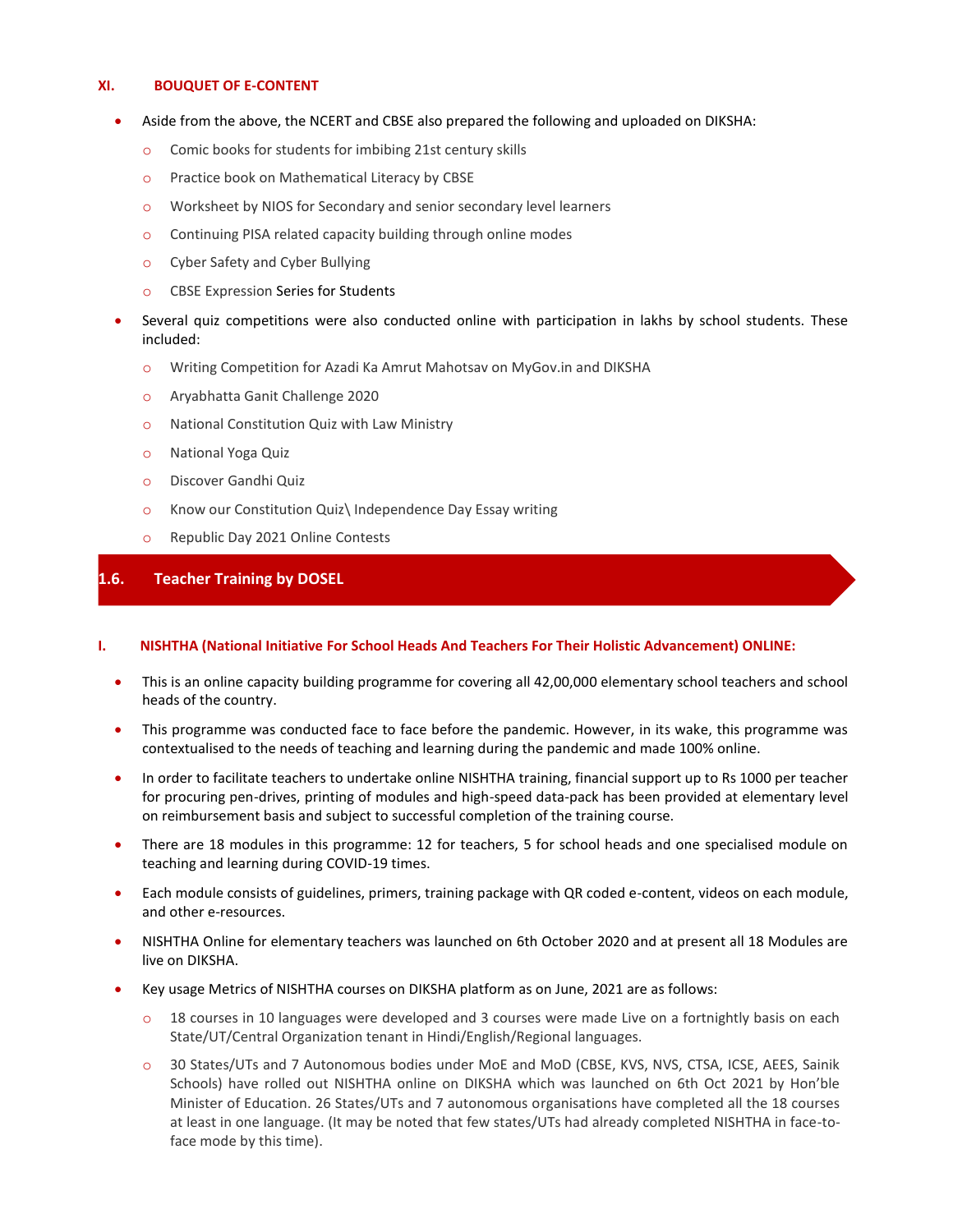- o Approximately 23 lakh Teachers covered in online mode (approximately 19 lakhs teachers covered in face-to-face mode pre-pandemic).
- o 5.17 Crore enrolments
- o 4.61 Crore teachers have completed, and 1.9 Crore Digital Certificates have been issued to the teachers for completing the courses.

### **II. Special capacity building of teachers on how to conduct online classes:**

- CIET-NCERT organized a series of Webinar starting from 07 April 2020 for the enrichment and professional development of students, teachers, teacher educators and researchers.
- The webinar intends to cover topics related to creation and dissemination of e-contents, Content-Pedagogy-Technology integration, use of ICT in teaching-learning and assessment, OER, use of various ICT tools, creation of AR/VR contents, cyber safety and security, mobile app and AI based platforms etc.
- Till 25 February 2021, about 265 episodes have been conducted and simulcast through NCERT official YouTubechannel, PMeVIDYADTH TV channels and Jio TV mobile app.
- CBSE has trained 4,80,000 teachers (during April-September 2020), KVS trained 15855 and JNV trained 9085 teachers all India. Training was also imparted by NVS to teachers regarding online assessment and GeoGebra.

### **1.7. Initiatives for disabled children by DOSEL**

#### **I. Initiatives under Samagra Shiksha**

- The scheme has two components under which the funds are provided to all the states and UTs across the country: 1) Student Oriented Component (SOC) and 2) Resource Support - Financial support for special educators and resource persons
- The revamped Samagra Shiksha scheme includes the following provisions:
	- o **Recurring Grant** of Rs 3500 per year per child for children with special needs, including aids and appliances, teaching material, etc. (Student Oriented Component-SOC)
	- o **New provision**: Above component to include pre-school children
	- o **New provision**: Separate provision of stipend of Rs 200 per month (for 10 months) for CWSN girls in addition to student component from pre-primary to senior secondary level. (Earlier it was part of SOC only for girls)
	- o **New provision**: Rs 10000 per camp at block level for holding Identification camps at block level for early identification of disabilities for all categories of disabilities defined under the PwD Act.
	- o **New provision**: Provision for Home-based education (linked to NIOS/SIOS, where possible) will be available for children with severe and profound disabilities who are unable to go to schools.
	- o **New provision**: Non-Recurring Grant for equipping Resource centres at Block level with equipment for rehabilitation and special training of CWSN.
	- o **New provision**: Up to Rs 500 per day of training for special educators and Block resource persons as per in-service teacher training norms.
- NISHTHA has a dedicated module on Inclusive Education.

### **II. Curriculum related initiatives for CWSN:**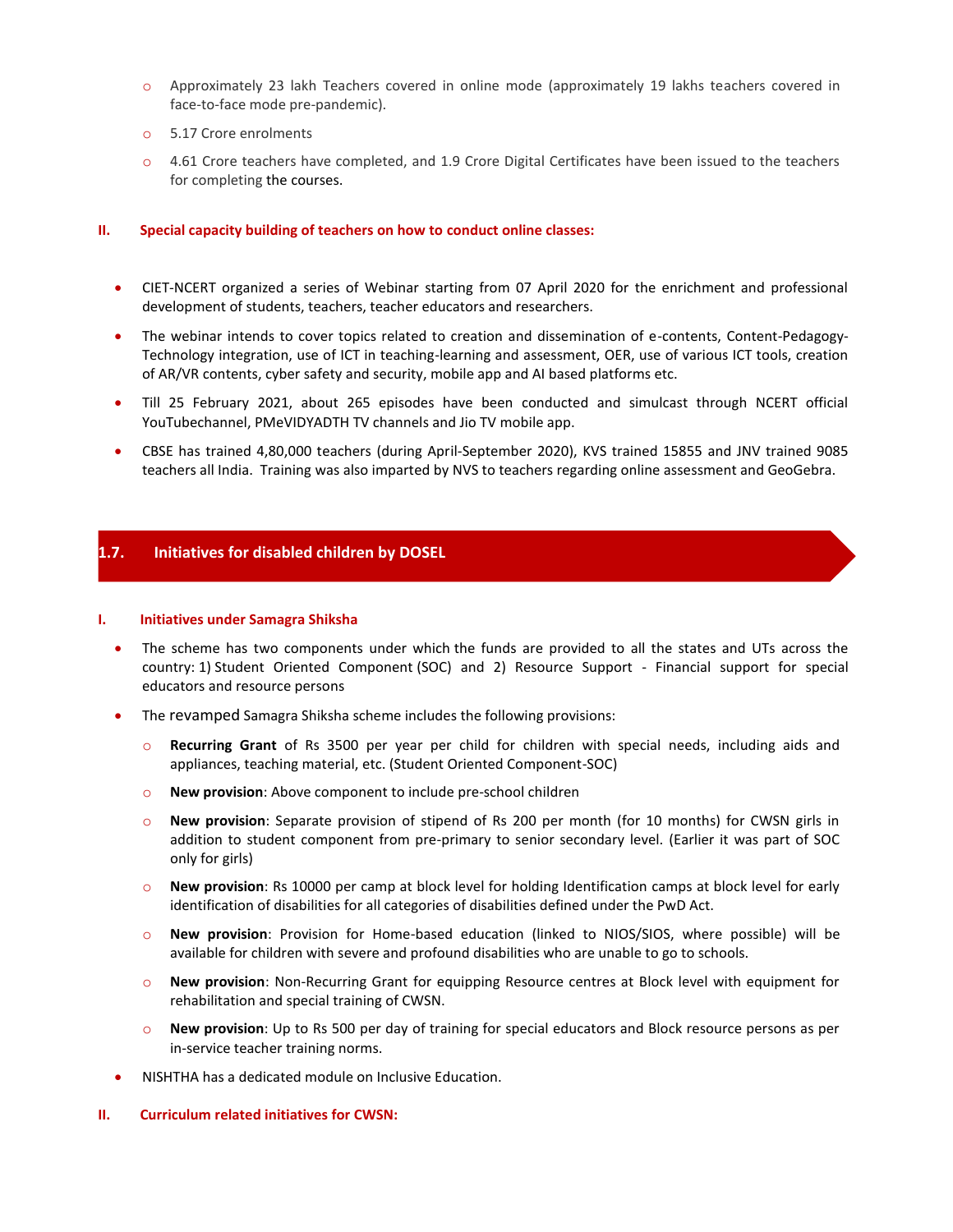- NCERT has developed a very detailed set of guidelines for states/UTs to guide them in developing e-content for Disabled children.
- The issues and concerns related to inclusion and various aspects of accessibility for Children with Special Needs (CWSN) have been integrated into the regular chapters in the NCERT textbooks in a natural and integrated manner.
- Also, NCERT has developed curricular and resource materials for students, teachers and other stakeholders for promoting inclusive education. NCERT has developed e-books for Class I-XII with embedded UNICODE font which enables them as talking books. Users can download any text to speech (TTS) software and use the digital books as audio books.
- Besides these 53 books have been developed as audio books, 11 video programmes in Science, Business Studies and other subjects are available in sign language.

### **III. Digital initiatives for children with disabilities by NIOS:**

- **NIOS** is using One DTH channel specifically for hearing impaired students in sign language.
- For visually and hearing-impaired students, study material has been developed in Digitally Accessible Information System (DAISY) and in sign language; both are available on NIOS website/ YouTube.
- 141 sign language videos for CWSN are uploaded on DIKSHA portal by NIOS. One hour programme in sign language for secondary and senior secondary level content of NIOS are being broadcast on PM e-Vidya channel 10, from September 1, 2020.
- Course material in 20 subjects at secondary level and 5 subjects at senior secondary level are uploaded on DIKSHA Portal by NIOS
- Guidelines for development of e-content for CWSN has been issued.

### **1.8. Initiatives for mental well-being and psychosocial support by DOSEL**

### **I. MANODARPAN for psychosocial support**

- The 'Manodarpan' initiative is included in the Atma Nirbhar Bharat Abhiyan, as a part of strengthening human capital and increasing productivity and efficient reform for the Education sector.
- '**MANODARPAN**' covers a wide range of activities to provide psychosocial support to students, teachers and families for Mental Health and Emotional Wellbeing during the COVID outbreak and beyond.
- A Working Group, having experts from the fields of education, mental health and psychosocial issues as its members, has been set up to monitor and promote the mental health issues and concerns of students and to facilitate providing of support to address the mental health and psychosocial aspects during and after COVID-19 lockdown, through counselling services, online resources and helpline.
- The aim of Manodarpan is to help students to live their lives happily, effectively and productively and become resilient over time with the help of life skills even in the face of challenges and roadblocks. Under the initiative, students from Schools/University/Colleges/Institutions of Higher Education are being covered.
- The following components are included in the Manodarpan initiative:
	- o **Advisory Guidelines** for students, teachers and faculty of School systems and Universities along with families.
	- o **Web page** on the Ministry of Education's website, which carries advisory, practical tips, posters, videos, dos and don'ts for psychosocial support, FAQs, and online query system**.**
	- o **The webpage is available at:** [https://manodarpan.education.gov.in](https://manodarpan.education.gov.in/)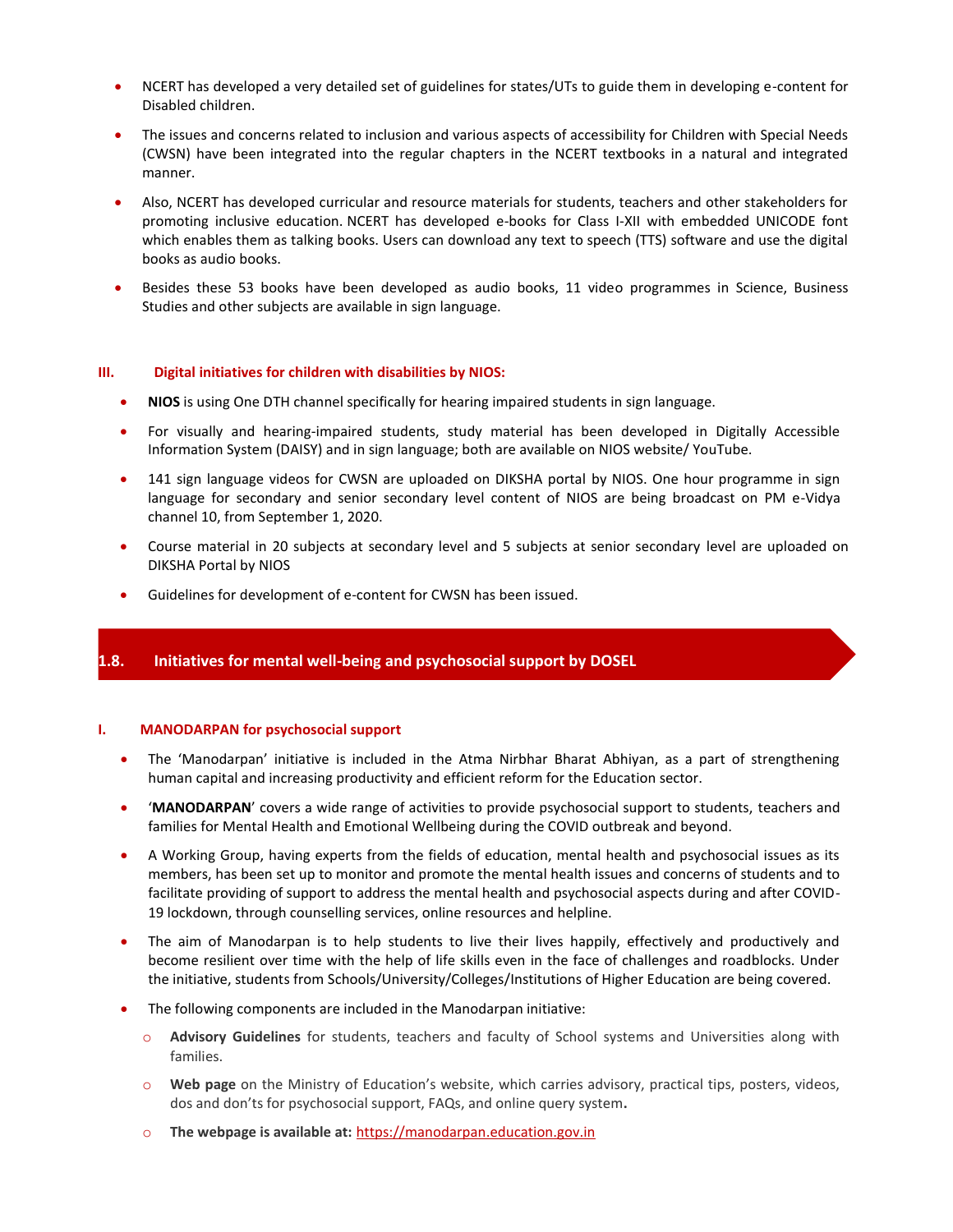- o **National Toll-free Helpline** (8448440632) by the Ministry of Education for a country wide outreach to students from school, universities, and colleges. This unique helpline is managed by a pool of experienced counsellors/ Psychologists and other mental health professionals and will continue beyond the COVID-19 situation.
- o **Handbook on Psychosocial Support:** Enriching Life skills and Wellbeing of Students
- o **Webinars, audio-visual resources** including videos, posters, flyers, comics, and short films are also being uploaded as additional resource materials on the webpage. Crowd sourcing from students all over the country will be encouraged as peer support.
- o **National level database and directory of counsellors** at School and University level whose services can be offered voluntarily for Tele-Counselling Service on the National Helpline is being prepared.
- o **Interactive Online Chat Platform** for contact, counselling and guidance by psychologists and other mental health professionals is being developed for students, teachers, and families during COVID-19 and beyond is under preparation.
- A total of about 16673 calls for detailed counselling have been received on IVRS from 21st July 2020 to 9th June, 2021.
- In addition to the Manodarpan, the following activities have also been initiated for mental health and wellbeing of students:
	- $\circ$  International Adolescent summit on Life Skills, Health, Safety and Well-being was held on 18<sup>th</sup>December 2020. About 17000 students participated in the summit.
	- o National Book Trust (NBT) has published a series of seven (07) booklets related to the psychological impact of the pandemic and how to cope with it.
- Psychological support is being provided by engaging counsellors to all the students of JNV and their parents for mental health and wellbeing through NVS toll free number 1800-180-7992.
- In JNVs, 200 teachers trained by NCERT on Guidance and Counselling are also engaged in providing counselling to students.
- CBSE vide Circular No. Acad-51/2020 dated July 22, 2020 has requested the heads of all its affiliated schools to disseminate information about this facility to students, parents and teachers.

### **II. Mental health and well-being manual:**

- This manual prepared by CBSE emphasizes the importance of Mental Health and Well Being and encapsulates the role of school, family and community while covering other significant aspects related to Health conditions, risk factors and challenges in adolescent period.
- There is a dedicated chapter on psychological support amidst COVID-19 covering Self Care, positivity, dealing with fear and anxiety, dealing with stigma, importance of social support and staying connected.
- This Manual is available at:<https://cbse.nic.in/newsite/attach/CBSE%20MH%20Manual.pdf>

### **III. NCERT counselling services for school children:**

- 'NCERT Counselling Services for School Children' was started in April 2020 on phone/email through its trained counsellors. This service is provided free of charge by about 270 counsellors across different regions of the country.
- Live interactive sessions 'SAHYOG: Guidance for Mental Well-Being of Children' are telecast to deal with providing guidance on handling stress and related concerns of students.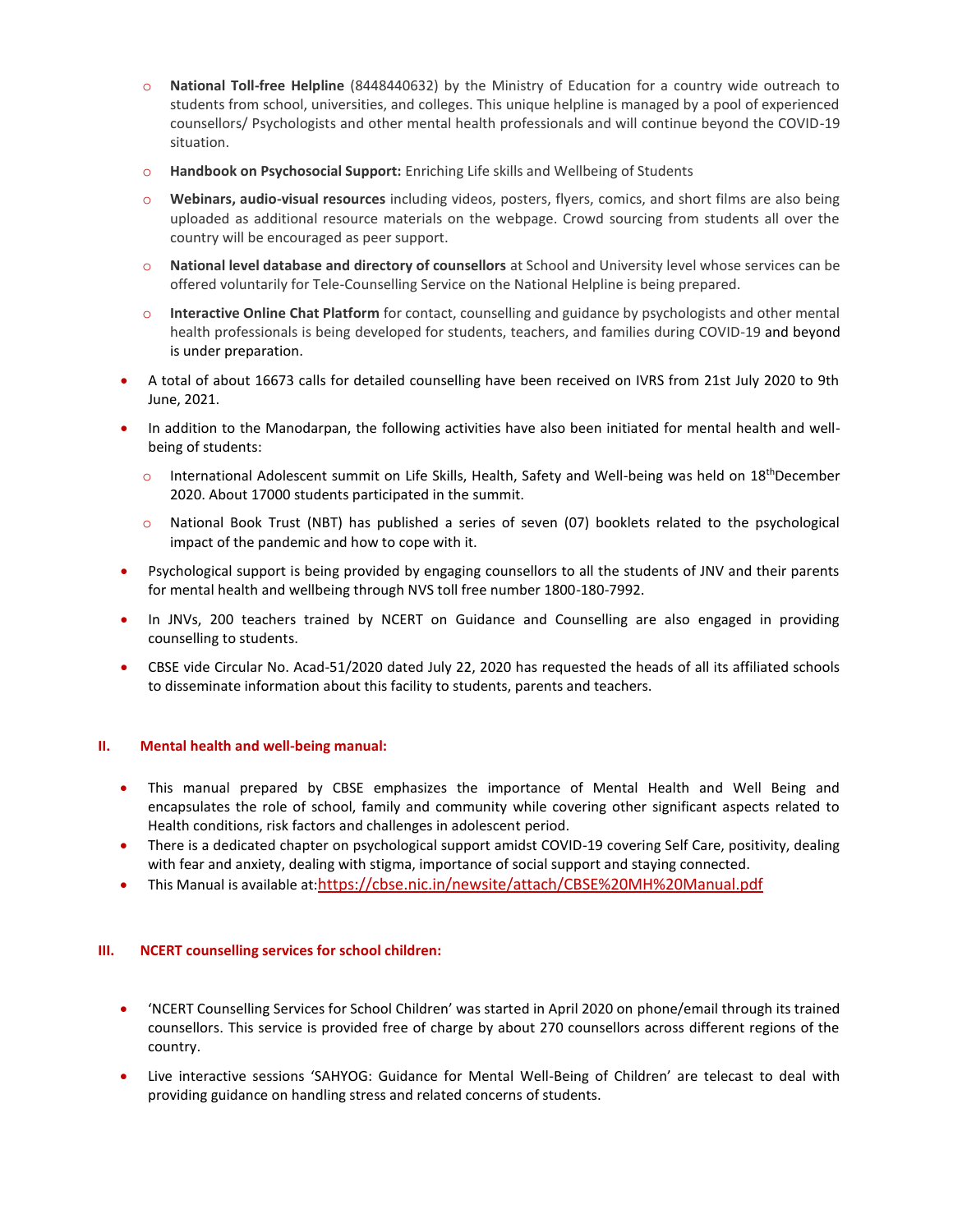These sessions are being held by school counsellors and Experts on SwayamPrabha channel daily from 5.00pm to 5.30pm. So far, 210 live interactive SAHYOG sessions (105 hours) have been transmitted on DTV-TV Channels.

#### **IV. Tele-counselling by CBSE related to pre-board exam, post-result period, and students of residential schools**

- CBSE arranged pre-exam and during pandemic it also arranged post-result toll-free tele-counselling for its students in its 22nd edition.
- 75 counsellors and principals in India and 22 in other countries such as Japan, Oman, Saudi Arabia, Nepal, Kuwait provided voluntary service and continued to do so during the pandemic as well.
- CBSE also provided assistance and psychological counselling to 14000 students of boarding schools affiliated with the Board till 15th April 2020, by establishing contact with the residential schools and their school management. Tele-counselling numbers were informed to all schools and given to each child who had stayed back in hostel.
- Due to the corona pandemic, CBSE started an additional Toll-Free Tele Helpline on CORONA VIRUS safeguards for students as well as general public and provided guidance on preventive care and counselled them about their fears and concerns.
- The Board started IVRS facility on Toll free number to enable public to access information anytime, anywhere and even multiple times. The students/parents/stakeholders could listen to pre-recorded useful information on COVID-19.
- With a view to promote coping skills, Audio-visual presentations on issues affecting mental health during this crisis were available for masses on Aggression, Internet Addiction Disorder, Depression, Exam Anxiety, Substance Use Disorder, Life Skills on official YouTube and Face book handles of CBSE.

### **V. Observation Of Mental Health Week (From 4th To 10th October 2020):**

- The CBSE affiliated schools observed Mental Health Week from 4th to 10th October 2020 on the occasion of World Mental Health Day on 10th October, 2020.
- During the Mental Health Week, following competitions were organised by the schools in an online mode to create awareness on mental health and well-being amongst the students:
	- o Story Telling by Teachers
	- o Poster Making and Slogan Writing by Students
- 89228 students participated in poster making competition, 773080 students participated in slogan writing competition and 10,055 teachers participated in story telling competition.

### **VI. MENTAL HEALTH WEBINAR:**

- International Adolescent summit on Life Skills, Health, Safety and Well-being was held on 18th December 2020. About 17000 students participated in the summit.
- A Webinar for students, teachers and parents was organised on "Dealing with Examination Stress and Anxiety" on 22nd February 2021.

### **VII. MID-DAY MEAL:**

 The Central Government decided to provide Mid-Day Meal to meet the nutritional requirements of the eligible children under Mid-Day Meal Scheme to safeguard their immunity.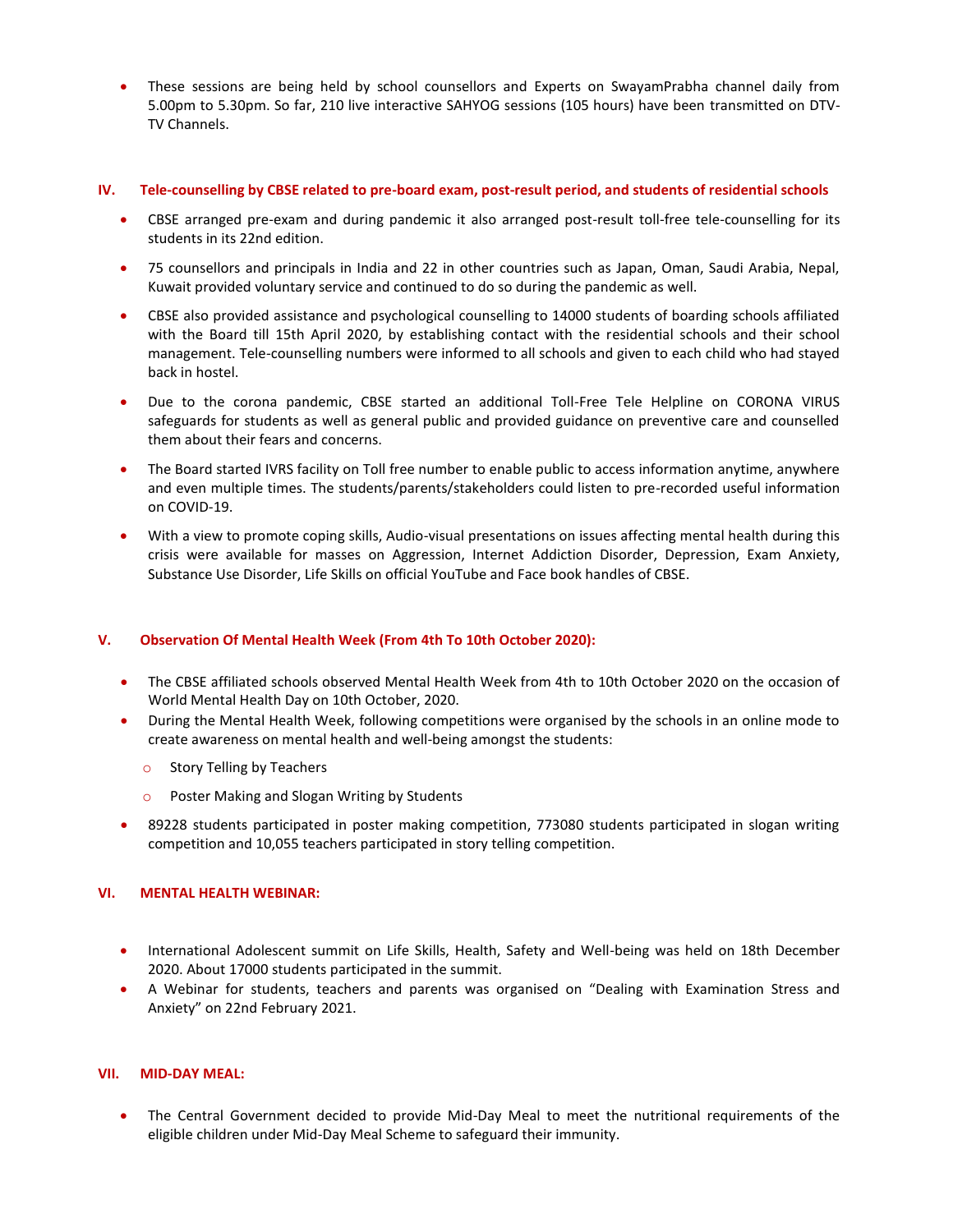- The State Governments and Union Territories are advised to provide to every eligible child, hot cooked Mid-Day Meal or Food Security Allowance, consisting of quantity of the food grains as per entitlement of the child and cooking cost prevailing in the State, whichever is feasible, till such time their schools are closed due to Novel COVID-19 (Corona) Virus and during summer vacation in2020-21.
- The most suitable modalities in accordance with the prevailing circumstances for this purpose, are to be decided by the respective States and UTs. The ad-hoc grant released, and food grains already allocated to the States and UTs are to be utilized for this purpose. States and UTs have also been advised that all the precautionary measures to face the situation arising out of Novel COVID-19 (Corona) virus, as advised by the Central and State Governments are to be followed.

### **VIII. FOCUS ON FITNESS AND HEALTH**

- CBSE partnered with FIT INDIA movement to engage students in various online live sessions of physical activities arranged for their physical wellbeing.
- Most of these live sessions were conducted by popular sportspersons of national and international repute to inspire children to inculcate a discipline of physical fitness even while confined to their homes during the lockdown.
- These videos can be accessed at: **Fit India Movement You Tube Channel.**
- CBSE also introduced a new subject at secondary level in class IX from the present academic session viz. Physical Activity Trainer.
- Sports teachers of all 645 JNVs conduct live sessions and regularly give exercises and practice schedule to students for their fitness.
- In KVS, online sessions on fitness training and Yoga were conducted to instill the importance of physical fitness in students.
- Students of Kendriya Vidyalayas actively participated in all the online activities under FIT India programme viz -Quiz, Freedom run, Plogging etc.

### **IX. SENSITIZATION PROGRAMME(S) FOR PARENTS AND TEACHERS:**

- CBSE conducted multiple Sensitization Programme(s) for parents and teachers on the need for ensuring continuous learning and skill promotion for their child/wards/students during this period.
- Awareness programme were conducted for Principals, teachers, and members of School Management on the new subject introduced by CBSE at secondary level (in class IX) viz. Physical Activity Trainer on 19th August 2020.
- Sensitization Programme on 'Importance of Physical Fitness in a student's life' with Mr. Pulela Gopichand was conducted on 4th September 2020.
- Second sensitization programme on 'Importance of Physical Fitness in a student's life' is scheduled on 30th October 2020 with Arjuna Awardee Table Tennis player, Ms. Monalisa Barua.

## **1.9. Alignment of Samagra Shiksha to NEP, 2020, and focus on Access, Teacher Training, TLM, Learning Outcomes, OOSC, etc.**

The Department of School Education & Literacy launched an Integrated centrally sponsored scheme Scheme for School Education, Samagra Shiksha in 2018 by subsuming the erstwhile Centrally Sponsored Schemes of Sarva Shiksha Abhiyan (SSA), Rashtriya Madhyamik Shiksha Abhiyan (RMSA) and Teacher Education (TE). It is an overarching programme for the school education sector extending from pre